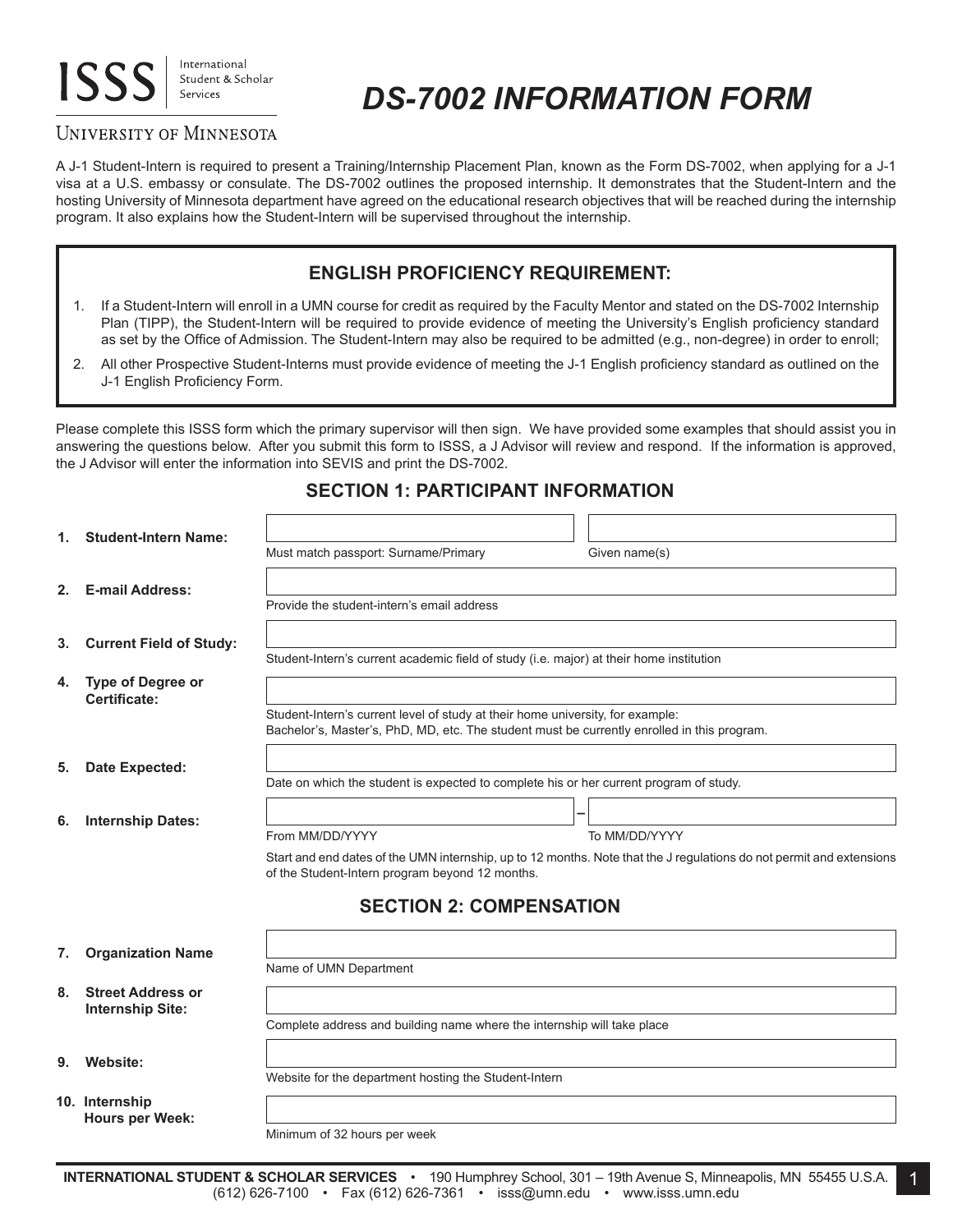|  | 11. Compensation Stipend: |  | <b>Yes</b> |  | <b>No</b> |
|--|---------------------------|--|------------|--|-----------|
|--|---------------------------|--|------------|--|-----------|

|--|--|--|

Yes or No if your UMN Department will give the Student-Intern funds.

- **If Yes, how much?** per

Amount **Amount** Amount **Hour, week, month, etc.** 

Amount and frequency of stipend, e.g. \$500 per month, \$15 per hour, etc.

- **Non-Monetary Compensation Value:**

> If your UMN Department will pay for housing, food, flight(s), conference fees, seminar fees, etc., add the total and enter amount above.

# **SECTION 3**

**NOTE:** Section 3 will be included in the final DS-7002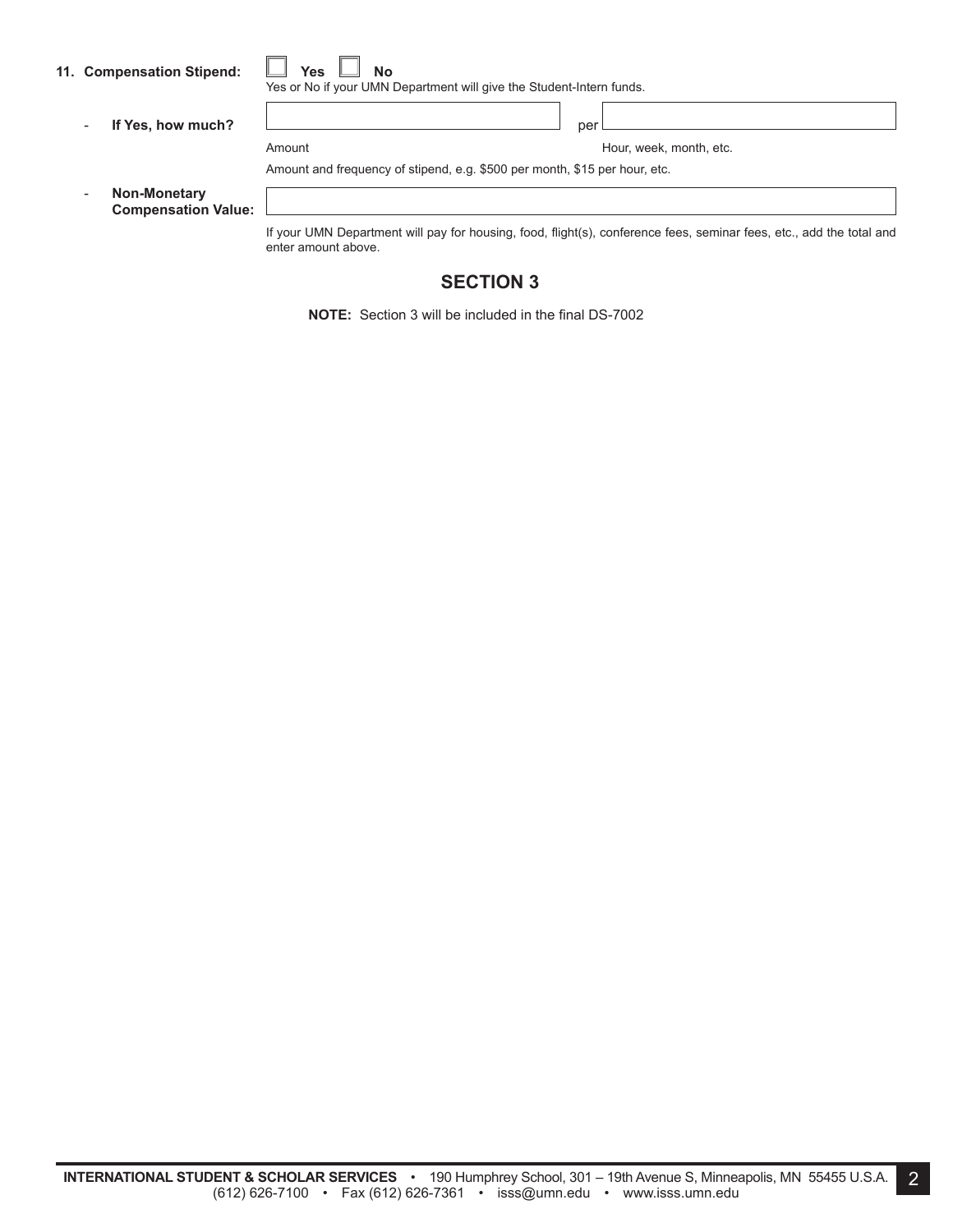# **SECTION 4: TRAINING/INTERNSHIP PLACEMENT PLAN**

| 12. Student-Intern Name:                    | Must match passport: Surname/Primary | Given name(s) |
|---------------------------------------------|--------------------------------------|---------------|
| 13. Main Program<br><b>Supervisor Name:</b> |                                      |               |
|                                             | Name of Supervisor or PI             |               |
| 14. Title:                                  |                                      |               |
|                                             | Supervisor's title                   |               |
| 15. Supervisor Contact<br>Information:      |                                      |               |
|                                             | Phone                                | Fax           |
|                                             |                                      |               |
|                                             | Email                                |               |

## **PHASE INFORMATION**

**NOTE:** For internships 6 months or longer, a minimum of two phases is required. Further, if training occurs at two or more locations (sites), each location is considered a phase and requires a separate description. You will need to complete a separate Section 4 for **each individual phase.**

| 16. Phase Site Name: |  |
|----------------------|--|
|----------------------|--|

**17. Internship Field:**

Specific field of internship such as engineering, physics, etc.

**18. Phase Site Address:**

Street address of primary site of activity

List specific lab or academic department

#### **19. Phase Name:**

If the internship only has one phase, you can list Student-Internship.

From MM/DD/YYYY

An intership can have multiple phases, such as observation phase, lab work phase, etc. If this is the case, the phase should be named accordingly.

#### **20. Start Date of Phase and End Date of Phase: –**

| 21. Phase |  |
|-----------|--|

#### **22. Primary Phase Supervisor:**

Name of Supervisor: Who will be the main supervisor for the Student-Intern (during this phase)? If there will be co-supervisors, enter the information for the supervisor who will have the most contact with the Student-Intern.

You can list 1 of 1 if there is only one internship phase.

To MM/DD/YYYY

#### **23. Description of the Student-Intern's Role:**

Brief, 1-2 sentence description stating specifically how the internship will complement the Student-Intern's academic program at his or her home institution.

- **Example 1:** The Student-Intern will be in charge of supporting technical work related to the regulation of adult stem cell activity in multiple mammalian tissues.
- **Example 2:** The Student-Intern will be responsible for the development of a scientific manuscript in the field of reproductive medicine and nutrition that could be submitted for publication to a peer-reviewed medical journal.
- **Example 3:** The Student-Intern will take part in the daily work at <name of lab/department>. He will perform supervised and nonsupervised cell-sorts, sorting up to 8-colors of cell staining and analysis. He will perform short-term supervised research projects.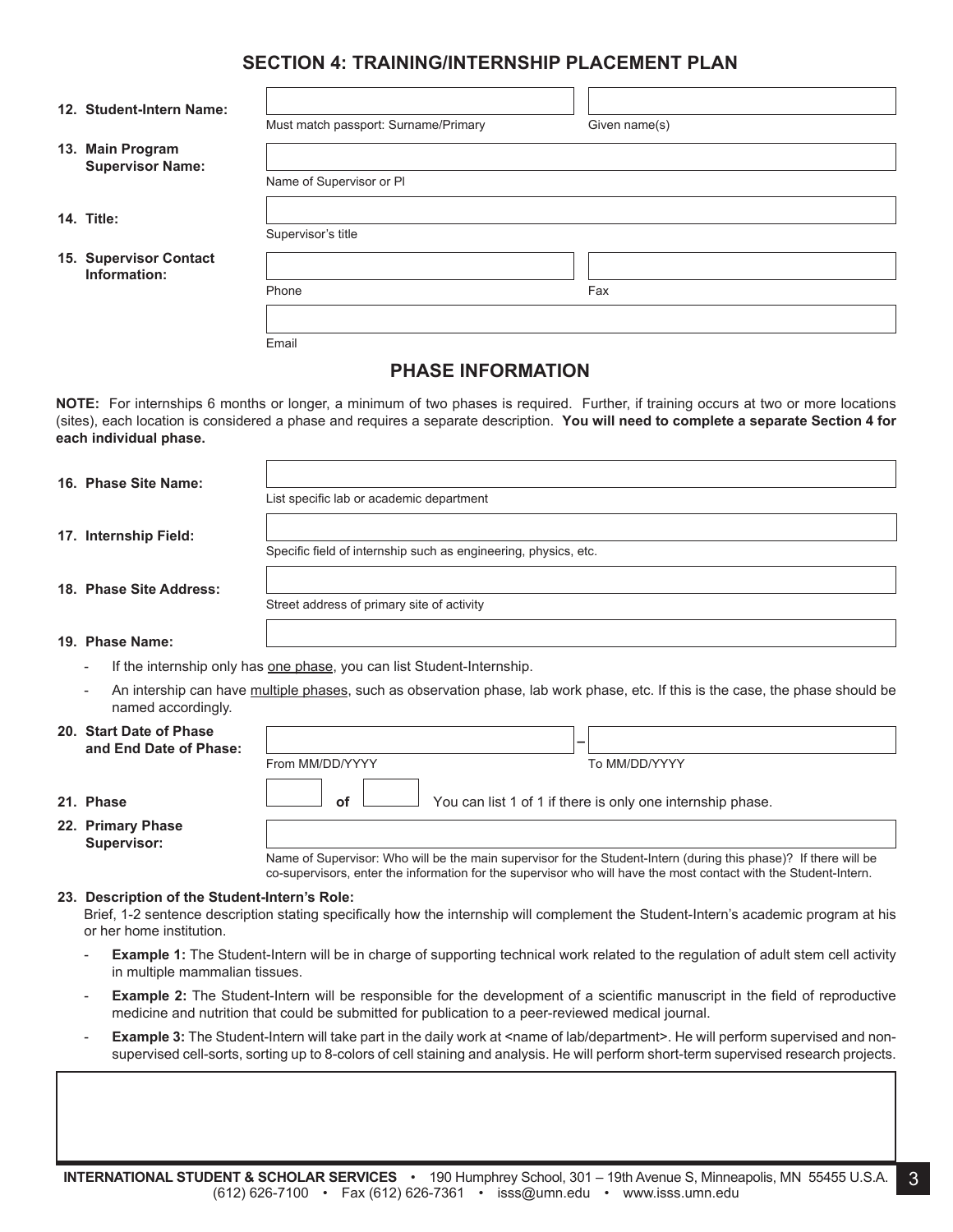#### **24. Specific Goals and Objectives for This Phase:**

This section must illustrate what will be learned by the Student-Intern. What must happen in order for this phase to be completed? What must happen before the Student-Intern can move on to the next phase, if applicable? Apublication or a thesis can be an objective.

- **Example 1:** The objective of this internship is to provide the Student-Intern with research experience that will be used to complete the requirements for his Master's degree in Molecular Bioscience at X University. We will train him in multiple techniques relevant to cell biology, molecular genetics and biochemistry. By the end of his training, he should be familiar with interpreting data from multiple experiments and developing hypotheses for further testing.
- **Example 2:** Specific tasks will include statistical data analysis, literature reviews, manuscript drafting and revision. Emphasis will be placed on data analysis. The Student-Intern will learn how to write a scientific report for publication in a peer reviewed medical journal and will acquire: User-level knowledge of epidemiologic study design; Basic user-level knowledge of statistical techniques for the analysis of medical data; User-level knowledge of implementation of epidemiologic and statistical concepts of reproductive medicine and nutrition problems
- **Example 3:** To be able to run and troubleshoot special order instruments; Learn how to design and to perform up to 8 colors multi-color cytometry staining and analysis; Run cell sorting under different pressure conditions and interchangeable nozzles; Become familiar with: 96 well plate sorting; Slide Cell sorting; Micro- and nanoparticiples sorting.

- 25. Names and Title of Those Who Will Provide Daily Supervision. What are these persons' qualifications to teach the planned learning?Each person who will have supervisory responsibilities must be listed here.
	- Name, Title, Qualifications (e.g. Ph.D. in Epidemiology. Co-author of 10 peer-reviewed publications in medical journals)
	- Professor X has been a Faculty Member for 5 years, and he currently supervises a research team consisting of 10 postdoctoral fellows and 3 Research Associates.

#### 26. What Plans Are in Place for the Student-Intern to Participate in Cultural Activities While in the United States? American cultural activities are a requirement of the J-1 Student-Intern regulations. The expectation is that, as the host department, you will provide the Student-Intern with planned, intentional American cultural experiences. It is not sufficient for the Student-Intern to simply have incidental contact with American students or researchers at an American university.

Examples: The Student-Intern will be invited to attend conferences/lectures in the X department; participate in department happy hours or socials (only if the student is over the age of 21); attend dinner at supervisor's home; attend concerts or film festivals; attend specific UMN-sponsored events; attend sporting events; museum visits; holiday parties; BBQ/picnic; or visiting local cultural festivals.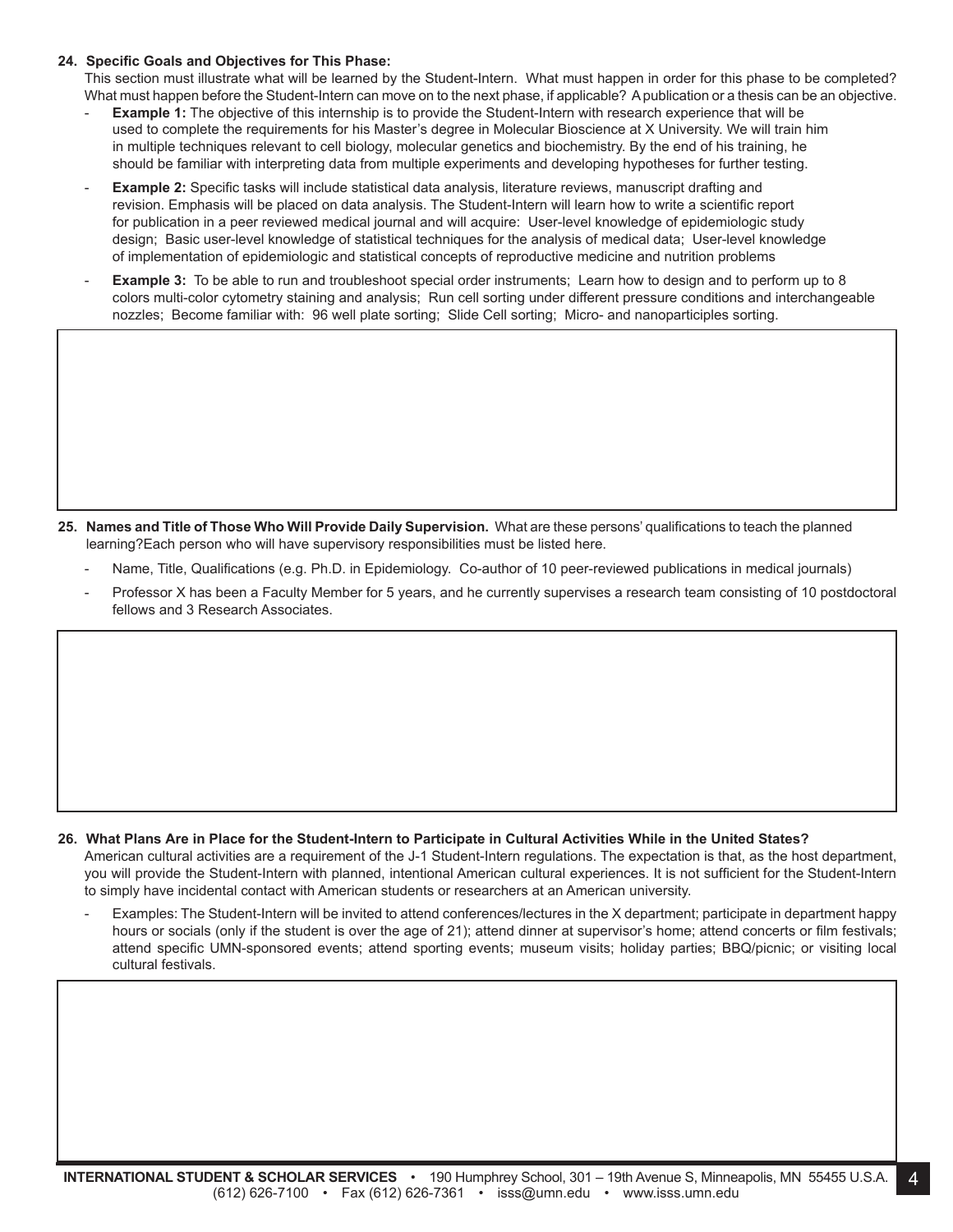#### **27. What Specific Knowledge, Skills, or Techniques Will Be Learned?**

The response should expand on the Goals and Objectives. It should provide substantial details regarding what the Student-Intern is going to learn by the end of the internship.

Example: The Student-Intern will become familiar with FACS analysis, mammalian cell culture techniques, Cas9-mediated mutations, transgenic animal generation and western blots.

- 28. How, specifically, Will These Knowledge, Skills or Techniques Be Taught? Include Specific Tasks and Activities. See the **English Proficiency Statement on Page 1 of these Instructions.**
	- Example 1: The Student-Intern will enroll in enroll in a four-credit course, Organic Chemistry Lab, in order to learn lab techniques for organic chemistry. He will be closely monitored by a postdoctoral fellow in Professor X's laboratory. He will begin by learning and observing techniques; practicing one or two at a time and becoming proficient before adding more, and ultimately will be expected to become independent and proficient such that he can complete these lab techniques himself. There will be weekly lab team meetings with opportunities for questions and discussion.
	- **Example 2:** The Student-Intern will join a week-long training provided by X lab to become an auditor in introductory-level epidemiology and biostatistics courses offered to graduate students. The Student-Intern will also participate in a bi-weekly seminar at the Nutrition and Epidemiology departments. The Student-Intern will participate in the weekly and monthly meetings of Dr. X's lab research groups, at which research projects for students and post-docs are discussed.
	- Example 3: The Student-Intern will attend non-credit, departmental lectures on instrumentation and cytometry. He will assist with the calibration of equipment and fluorescent protein-based cell sorting. He will assist with multi-color cell analysis; DNA and cell analysis; and imaging cytometry analysis. He is expected to become familiar with FACS data standards, and batching analysis. We fully expect him to develop expertise through specific short-term research projects.

### **29. How Will the Trainee or Intern's Acquisition of New Skills and Competencies Be Measured?**

This section must describe how the faculty supervisor is evaluating the performance of the Student-Intern in light of the goals and objectives described in the training plan. The faculty supervisor is required to complete a written evaluation of the Student-Intern if the internship lasts 6 months or less, and two written evaluations if the internship is longer than 6 months. Evaluations must be in writing and provided at the conclusion of a phase and/or the Internship. ISSS has sample Evaluation forms (Mid-point and Final) that you may use if needed.

- **Example 1:** The Student-Intern's performance will be evaluated weekly by Professor X, and daily by graduate students and postdoctoral fellows working with the Student-Intern. The Student-Intern's acquisition of new skills will be measured by the research results and conclusions he draws; this will be documented as part of a final, written report that will be submitted to his dissertation advisor at Y University. He will also receive a grade in the Organic Chemistry course he will enroll in.
- **Example 2:** Performance will be evaluated by the achievement of specific tasks necessary to produce a high-quality scientific manuscript. This includes evaluation of progress with analyses; generation of tables and figures; and generation of manuscript drafts. Depending on performance, the Student-Intern may also be encouraged to produce abstracts for scientific meetings based on his work. His work will be measured on a daily basis using a scale from 1 to 5. This daily evaluation will be sent to his home university and provided to him directly upon completion of the internship.